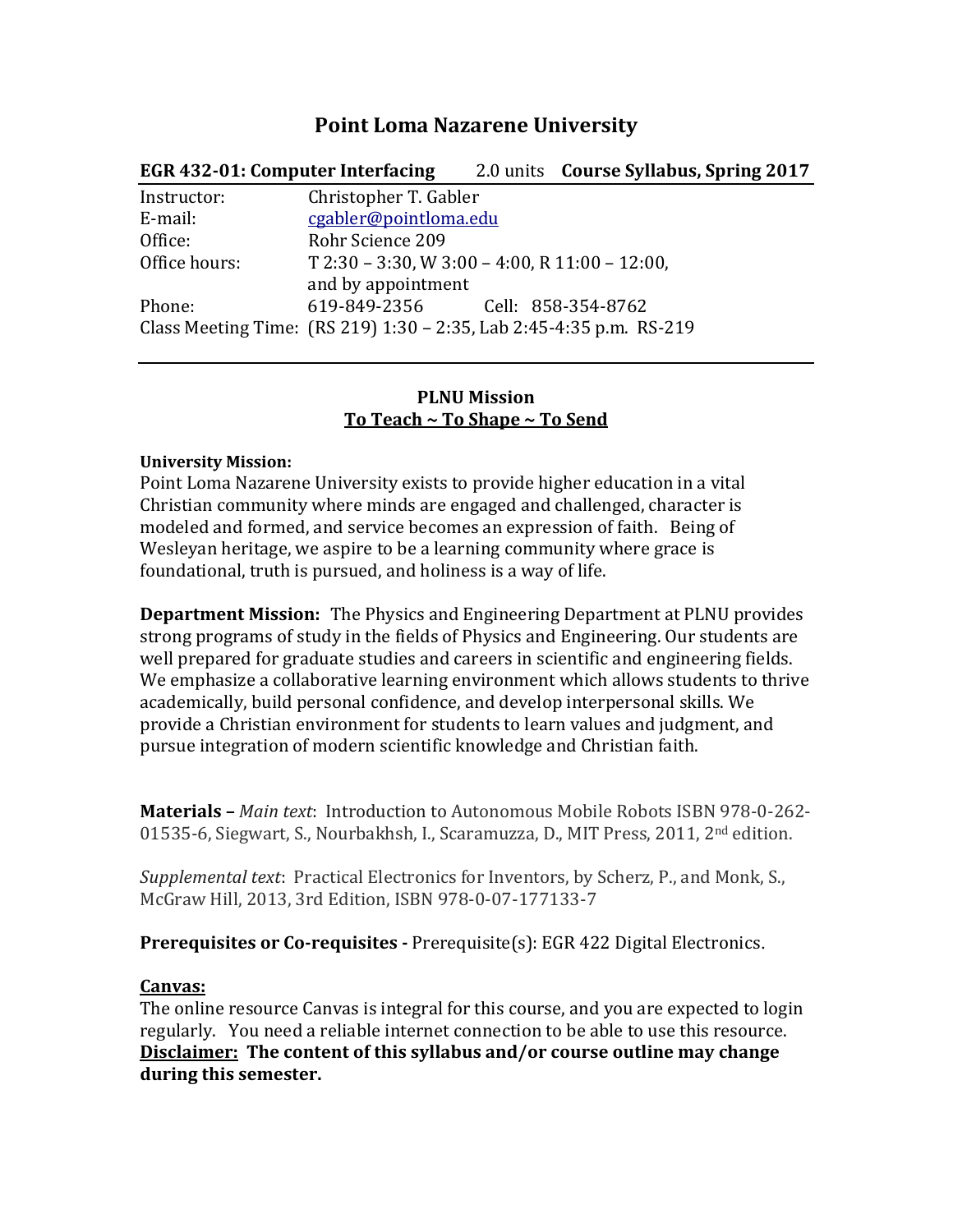### **Course Description**

The course of EGR 432 Computer Interfacing is the design, analysis, and implementation of digital controls systems using microcomputers and microcontrollers. Special attention given to the interfacing of hardware and digital devices to processors and controllers. Three lectures and one laboratory each week. (Quad I course)





**Course Learning Outcomes -** The objectives of the course are to:

- 1. Understand the concepts of automation, robotics, mechatronics and autonomous robotics.
- 2. Understand the details on locomotion of robotic devices, sensing, spatial mapping, and path generation.
- 3. Learn the use and functions of microcontrollers in outside world sensing, global mapping and path generation, mobile commands and execution.
- 4. Understand and apply programming scripts to integrate control commands to a microcontroller.
- 5. Design and analyze programs that interact and interface with controllers and processors.

**Attendance:** Attendance is expected at each class session. In the event of an absence you are responsible for the material covered in class and the assignments given that day. Regular and punctual attendance at all classes is considered essential to optimum academic achievement. If the student is absent from more than 10 percent of class meetings, the faculty member can file a written report which may result in de-enrollment.

### **Disclaimer: The content of this syllabus and/or course outline may change during this semester.**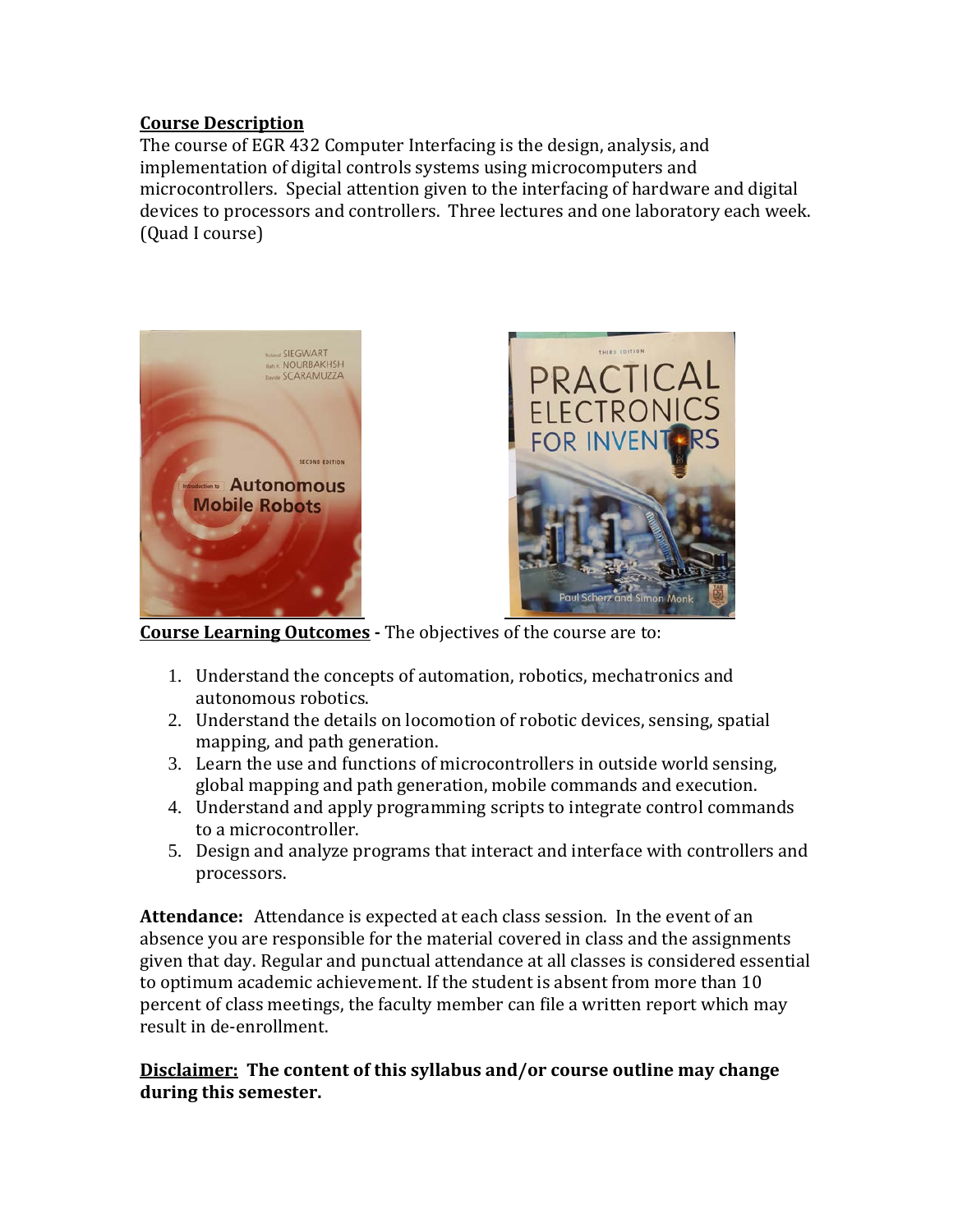#### **Attendance:**

If the absences exceed 20 percent, the student may be de-enrolled without notice until the university drop date or, after that date, receive the appropriate grade for their work and participation. See

[http://catalog.pointloma.edu/content.php?catoid=24&navoid=1581#Class\\_Attenda](http://catalog.pointloma.edu/content.php?catoid=24&navoid=1581#Class_Attendance) [nce](http://catalog.pointloma.edu/content.php?catoid=24&navoid=1581#Class_Attendance) in the Undergraduate Academic Catalog.

**Credit Hour:** In the interest of providing sufficient time to accomplish the stated course learning outcomes, this class meets the PLNU credit hour policy for a 2 unit class delivered over 8 weeks. Specific details about how the class meets the credit hour requirements can be provided upon request.

**Class Enrollment:** It is the student's responsibility to maintain his/her class schedule. Should the need arise to drop this course (personal emergencies, poor performance, etc.), the student has the responsibility to follow through (provided the drop date meets the stated calendar deadline established by the university), not the instructor. Simply ceasing to attend this course or failing to follow through to arrange for a change of registration (drop/add) may easily result in a grade of F on the official transcript.

**Class Meetings** – Studying analog electronics requires active learning and participation during class. In preparation for each class meeting there is a reading assignment. To maximize your learning and participation during our meetings it is very important that you have read this material before class.

**Class Conduct –** Attendance and punctuality are requirements for the course to help the student maximize his overall learning experience. Class exercises, questions and other elements of participation are factors in the students' overall grade assessment. The student is accountable for *all material* covered in class. In addition, students need to respect the classroom environment, and activity such as cell phone use, talking during the class lecture portions (when not engaged in questions and answers) and/or any other related behavior that interferes with the learning experience will be addressed to the student by the instructor.

**Technology, devices and classroom participation**: For my lecture classes, use of computers such as notebooks, iPad and similar devices shall be used just for class activities, PowerPoint, etc. Use of extra-curricular apps such as texting and social media needs to be controlled or closed such that it does not disrupt or distract the classroom environment, classmates or the instructor. Please be professional and courteous in this area of your use of technology in the classroom.

## **Disclaimer: The content of this syllabus and/or course outline may change during this semester.**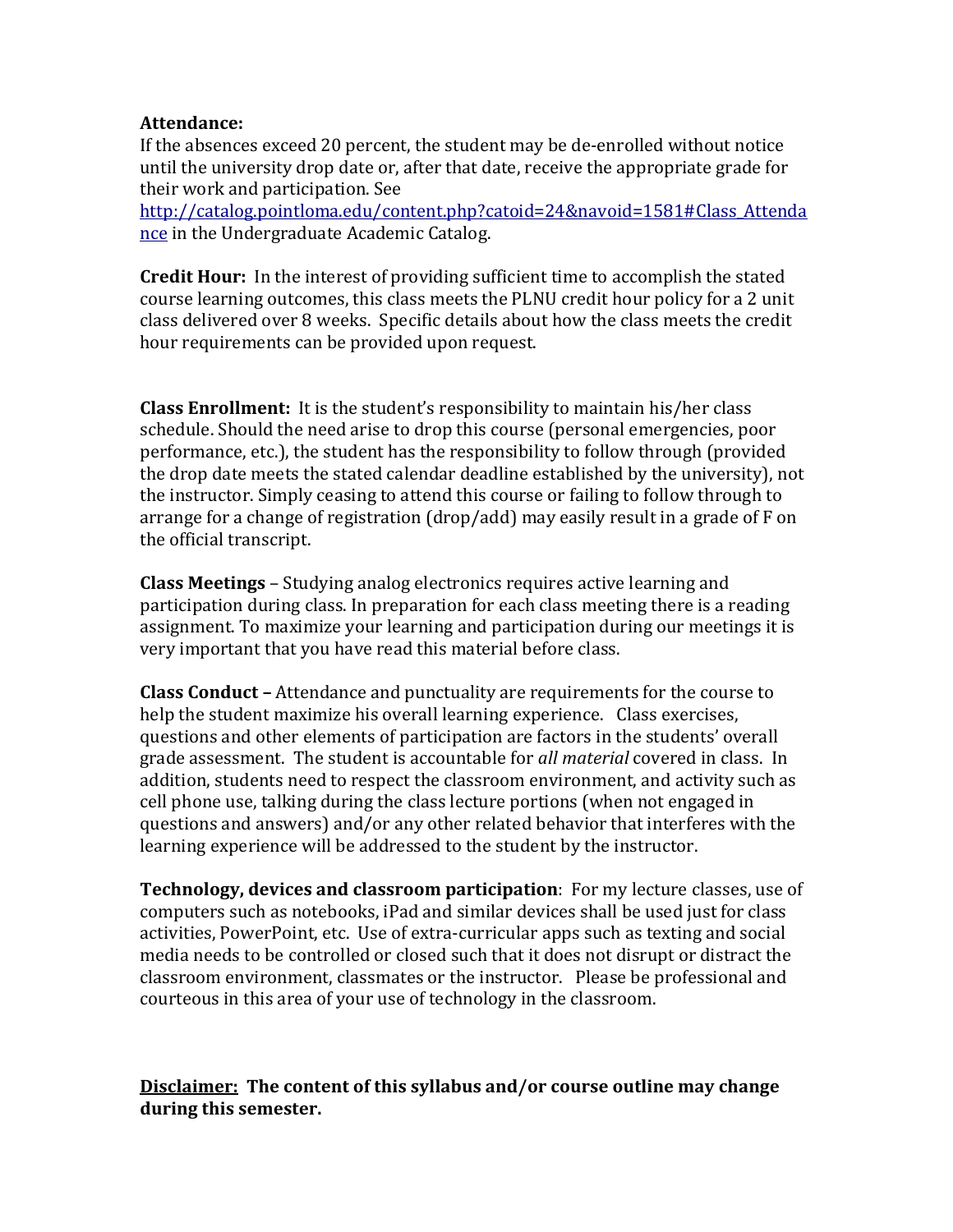**Course Objectives** – An emphasis is placed on both conceptual understanding and the ability to solve problems dealing with the concepts studied

(a) an ability to apply knowledge of mathematics, science, and engineering

(b) an ability to design a system, component, or process to meet desired needs

(c) an ability to identify, formulate, and solve engineering problems

(d) a recognition of the need for, and an ability to engage in life-long learning

(e) an ability to use the techniques, skills, and modern engineering tools necessary for engineering practice.

(f) an ability to apply principles of engineering, basic science, and math to model, analyze, design and realize physical systems, components or processes

**Homework –** Homework is worth 10% of your final grade.

*Submission:* Written homework solutions should be worked neatly in clear logical steps. (Solutions and explanations should be clear enough that one of your peers could easily follow what you did if they had not worked the problem before.)

*Collaboration*: We expect and encourage collaboration between you and your peers while working on your homework, but your work should be your own original solutions. Allow adequate time to work and think about problems by yourself first before you work together with your peers or ask questions of me. When you sit down to write up a problem, you should not use notes copied from someone else. The guideline is that you should have no trouble explaining or repeating work that you turn in.

**Late Work:** I generally do not accept late work unless there is a documented emergency. If late work is submitted, the following applies:

*Late Submission:* Up to one late assignment per quad will be accepted late with a 10% reduction in grade for every day it is late. This begins with a 10% reduction for an assignment turned in later in the day after this homework has been collected at the beginning of class.

**Lab** *–* You will participate in a lab designed to give you hands-on experience with the concepts covered in the class meetings. Lab will also provide an opportunity for you to use computers, software and hardware to perform measurements, and analyze data using the scientific method. Labs will be completed in small groups, with each member of the team completing his or her own worksheet. Labs comprise 20% of your final grade. You must pass the lab portion of the class to pass the course.

**Disclaimer: The content of this syllabus and/or course outline may change during this semester.**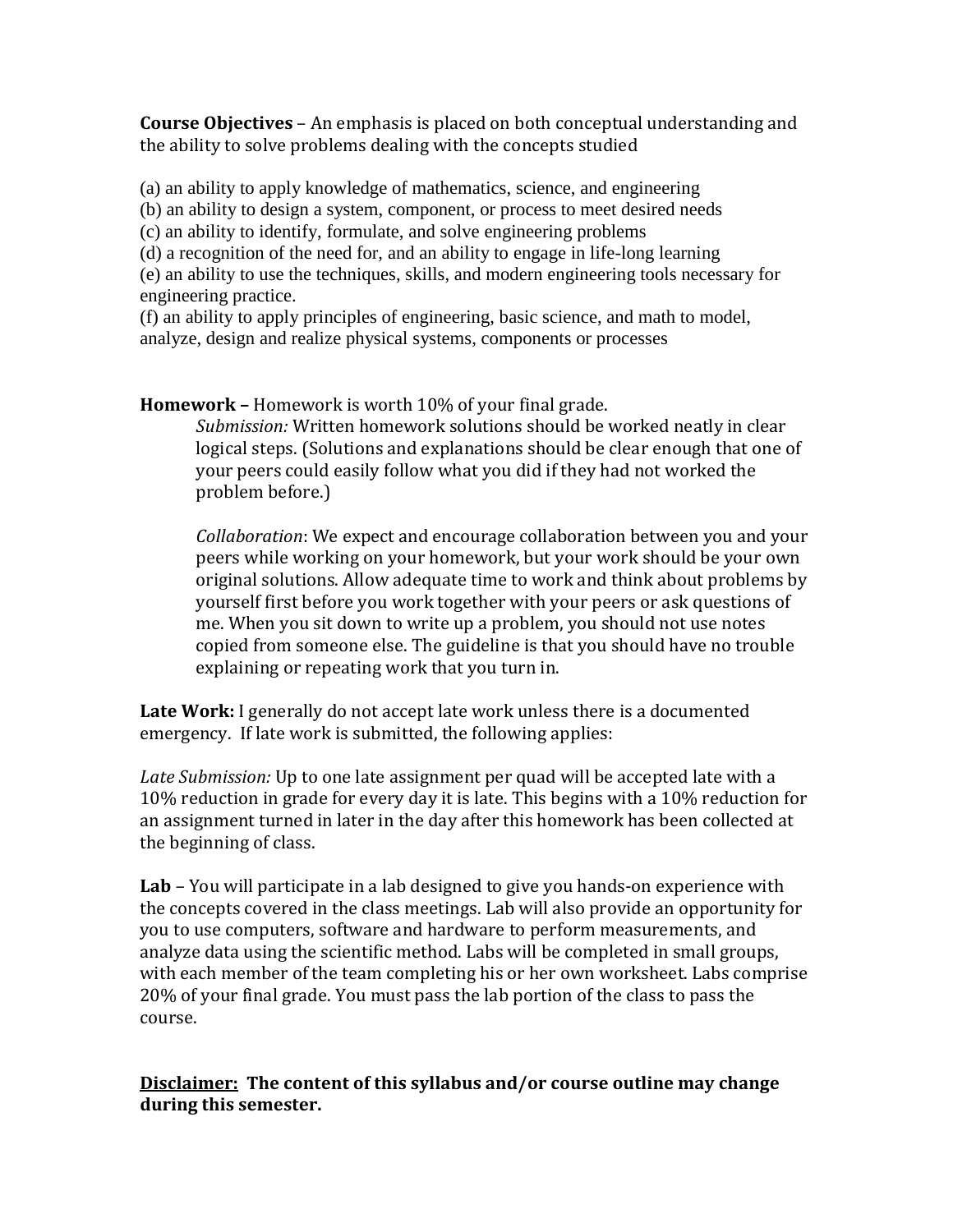**Exams –** Examinations will be given in class, which count toward 40% of your final grade, consisting of two midterms. The class project/presentation counts for 15% of your grade. Details about the class project/presentation will be added in the lecture class. Exams will be closed book. Partial credit will be given for correct reasoning at any step of the problem, but only if it is communicated clearly enough for me to understand. For problems that call for a solution or explanation, no credit will be given for an answer alone; the method or reasoning must also be shown.

**Policy for missed exams:** Unless you have express written permission from me long before the date of the exam to take the exam on another day, there will be no makeup exams for this course

**Final Grades –** The grade you earn in this course is roughly based on the following scale: 100%-88% A, 88%-85.5% A-, 85.5%-83% B+, 83%-78% B, 78%-75.5% B-, 75.5%-73% C+, 73%-68% C, 68%-65.5% C-, 65.5%-63% D+, 63%-58% D, 58%- 55.5% D-. The points you receive during the course are weighted accordingly: inclass quizzes: 15%, homework: 10%, labs: 20%, exams (2): 40%, class presentation 15%.

**Final Exam:** The final exam date and time is set by the university at the beginning of the semester and may not be changed by the instructor. This schedule can be found on the university website and in the course calendar. No requests for early examinations will be approved. Only in the case that a student is required to take three exams during the same day of finals week, is an instructor authorized to consider changing the exam date and time for that particular student.

# **PLNU ACADEMIC HONESTY POLICY**

Students should demonstrate academic honesty by doing original work and by giving appropriate credit to the ideas of others. Academic dishonesty is the act of presenting information, ideas, and/or concepts as one's own when in reality they are the results of another person's creativity and effort. A faculty member who believes a situation involving academic dishonesty has been detected may assign a failing grade for that assignment or examination, or, depending on the seriousness of the offense, for the course. Faculty should follow and students may appeal using the procedure in the university Catalog. See [Academic Policies](http://catalog.pointloma.edu/content.php?catoid=18&navoid=1278) for definitions of kinds of academic dishonesty and for further policy information.

# **PLNU ACADEMIC ACCOMMODATIONS POLICY**

If you have a diagnosed disability, please contact PLNU's Disability Resource Center (DRC) within the first two weeks of class to demonstrate need and to register for accommodation by phone at 619-849-2486 or by e-mail at [DRC@pointloma.edu.](mailto:DRC@pointloma.edu) See [Disability Resource Center](http://www.pointloma.edu/experience/offices/administrative-offices/academic-advising-office/disability-resource-center) for additional information.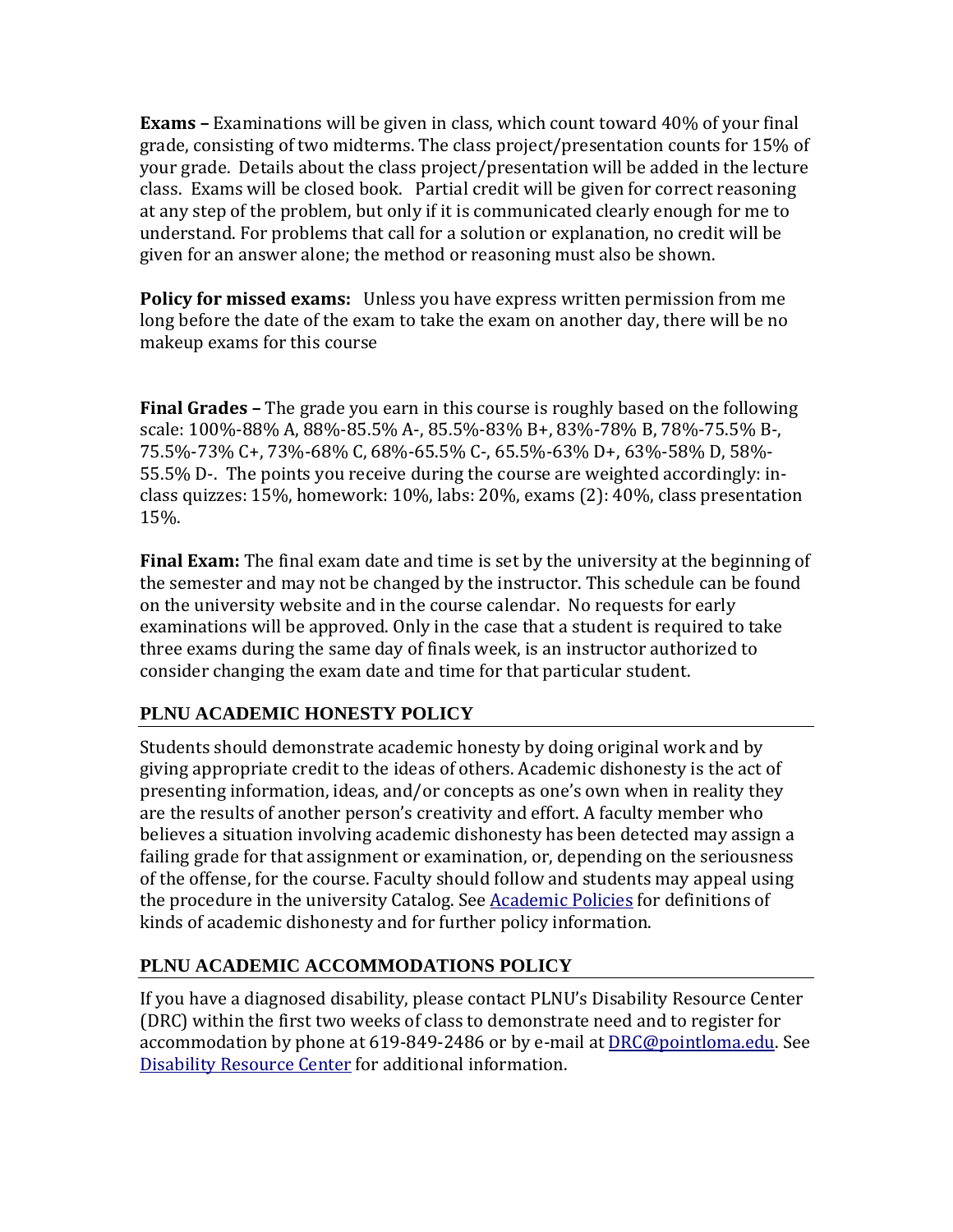For more details see the PLNU catalog:

[http://catalog.pointloma.edu/content.php?catoid=24&navoid=1581#Academic\\_Acc](http://catalog.pointloma.edu/content.php?catoid=24&navoid=1581#Academic_Accommodations) [ommodations](http://catalog.pointloma.edu/content.php?catoid=24&navoid=1581#Academic_Accommodations)

Students with learning disabilities who may need accommodations should discuss options with the instructor during the first two weeks of class.

### **Disclaimer: The content of this syllabus and/or course outline may change during this semester.**

# **PLNU COPYRIGHT PROTECTED MATERIALS POLICY**

Point Loma Nazarene University, as a non-profit educational institution, is entitled by law to use materials protected by the US Copyright Act for classroom education. Any use of those materials outside the class may violate the law.

# **FERPA POLICY**

In compliance with federal law, neither PLNU student ID nor social security number should be used in publicly posted grades or returned sets of assignments without student written permission. This class will meet the federal requirements by (Note: each faculty member should choose one strategy to use: distributing all grades and papers individually; requesting and filing written student permission; or assigning each student a unique class ID number not identifiable on the alphabetic roster.). Also in compliance with FERPA, you will be the only person given information about your progress in this class unless you have designated others to receive it in the "Information Release" section of the student portal. See Policy Statements in the (undergrad/ graduate as appropriate) academic catalog.

**Questions are always welcome and encouraged**. The best way to learn is to ask questions and challenge what you are being taught. Feel free to talk to me after class or via email if you have any questions. I hope you enjoy my course!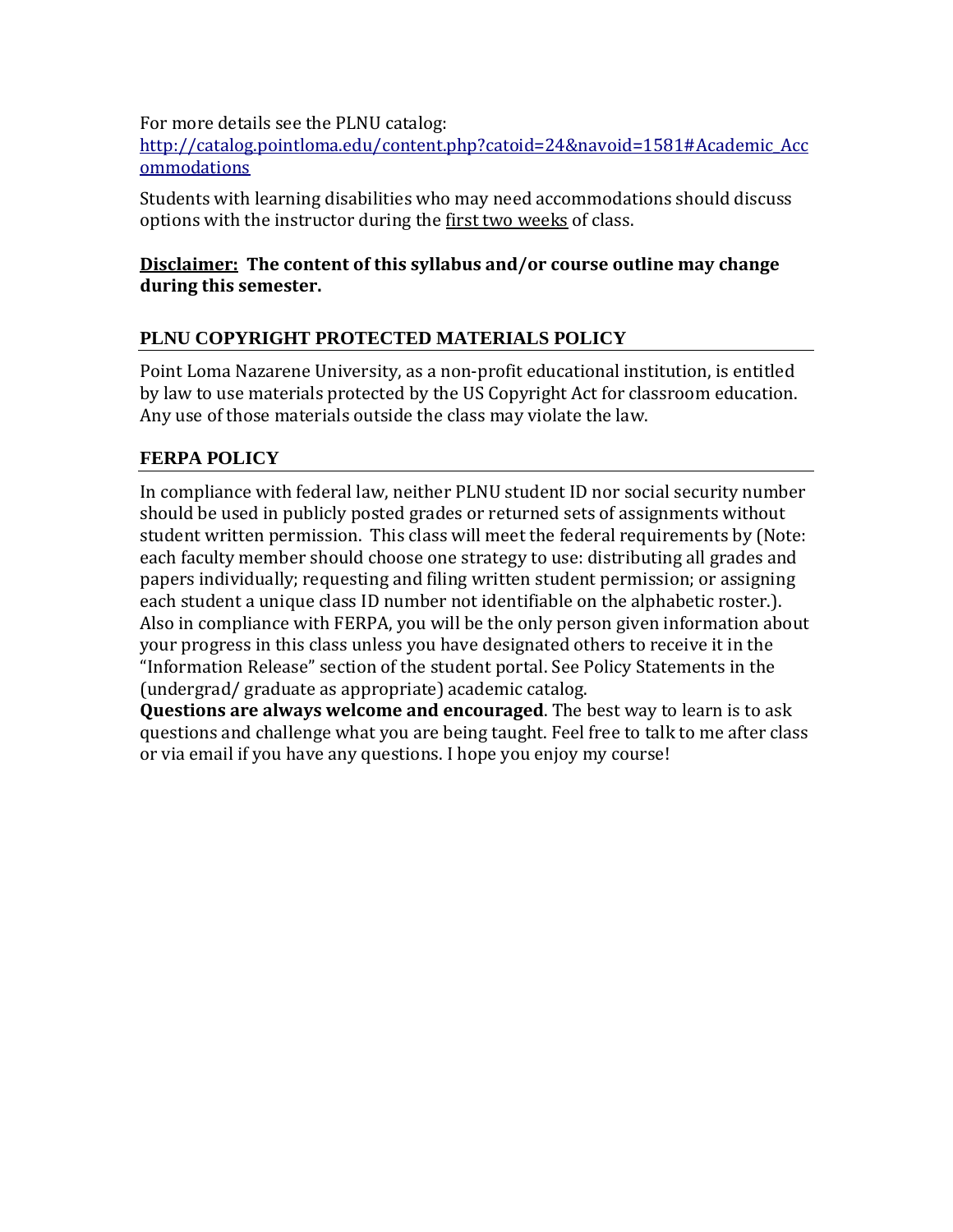# **Disclaimer: The content of this syllabus and/or course outline may change during this semester.**

**EGR 432Computer Interfacing PHYSICS CLASS SCHEDULE**

Professor Christopher Gabler Rohr Science 209, 619-849-2356, cgabler@pointloma.edu Office Hours: T 2:30 – 3:30, W 3:00-4:00, R 11:00-12:00 and by appointment

| <b>DATE</b> | <b>TOPICS</b>                                               | <b>Ch.</b> Reading | <b>LAB</b>                     |  |
|-------------|-------------------------------------------------------------|--------------------|--------------------------------|--|
| T 01/10     | <b>Quad I</b> – Introductions (Monday schedule)             | Intro              |                                |  |
| W 01/11     | Autonomous Robotics, Introduction                           | Robotics Ch 1      | No Lab                         |  |
| F 01/13     | Motion and Multi-leg devices, locomotion with legs          | Robotics Ch 2      |                                |  |
| M 01/16     | <b>MLK Holiday - No Class</b>                               |                    |                                |  |
| W 01/18     | Microcontrollers and their use, Introduction to Arduino     | Pr Elec, CH 13     |                                |  |
| F 01/20     | Motors and actuators                                        | Pr Elec Ch 14      |                                |  |
| M 01/23     | Motors and actuators                                        | Pr Elec Ch 14      | MATLAB,<br>Arduino             |  |
| W 01/25     | Optoelectronics, LEDs, applications                         | Pr Elec Ch 5       |                                |  |
| F 01/27     | Optoelectronics, Photo diodes Photo transistors             | Pr Elec Ch 5       | LEDs and                       |  |
| M 01/30     | Sensors, types of proximity, touch                          | Pr Elec Ch 6       | interfaces                     |  |
| W 02/01     | Sensors, movement, force and pressure                       | Pr Elec Ch 6       |                                |  |
| F 02/03     | <b>EXAM#1</b>                                               | Selected topics    | Sensors and                    |  |
| M 02/06     | Sensors, Thermistors, thermometers, thermocouples           | Pr Elec Ch 6       | interfacing I                  |  |
| W 02/08     | Motors, DC motors                                           | Pr Elec Ch 14      |                                |  |
| F 02/10     | Motors, Stepper motors                                      | Pr Elec Ch 14      |                                |  |
| M 02/13     | Arduino revisted<br>Pr Elec Ch 13                           |                    | Motion Control,<br>encoders I  |  |
| W 02/15     | Arduino, libraries, and interfacing                         | Pr Elec Ch 13      |                                |  |
| F 02/17     | Robotics and Locomotion, wheeled devices                    | Robotics Ch 2      |                                |  |
| M 02/20     | Locomotion, wheeled devices, castor, Swedish wheels, tracks | Robotics Ch 2      | Motion Control,<br>encoders II |  |
| W 02/22     | Mobile Robotic Kinematics I                                 | Robotics Ch 3      |                                |  |
| F 02/24     | Mobile Robotic Kinematics II, Sensors                       | Robotics Ch<br>3,4 | Sensors II                     |  |

# *LECTURE SCHEDULE (tentative)*